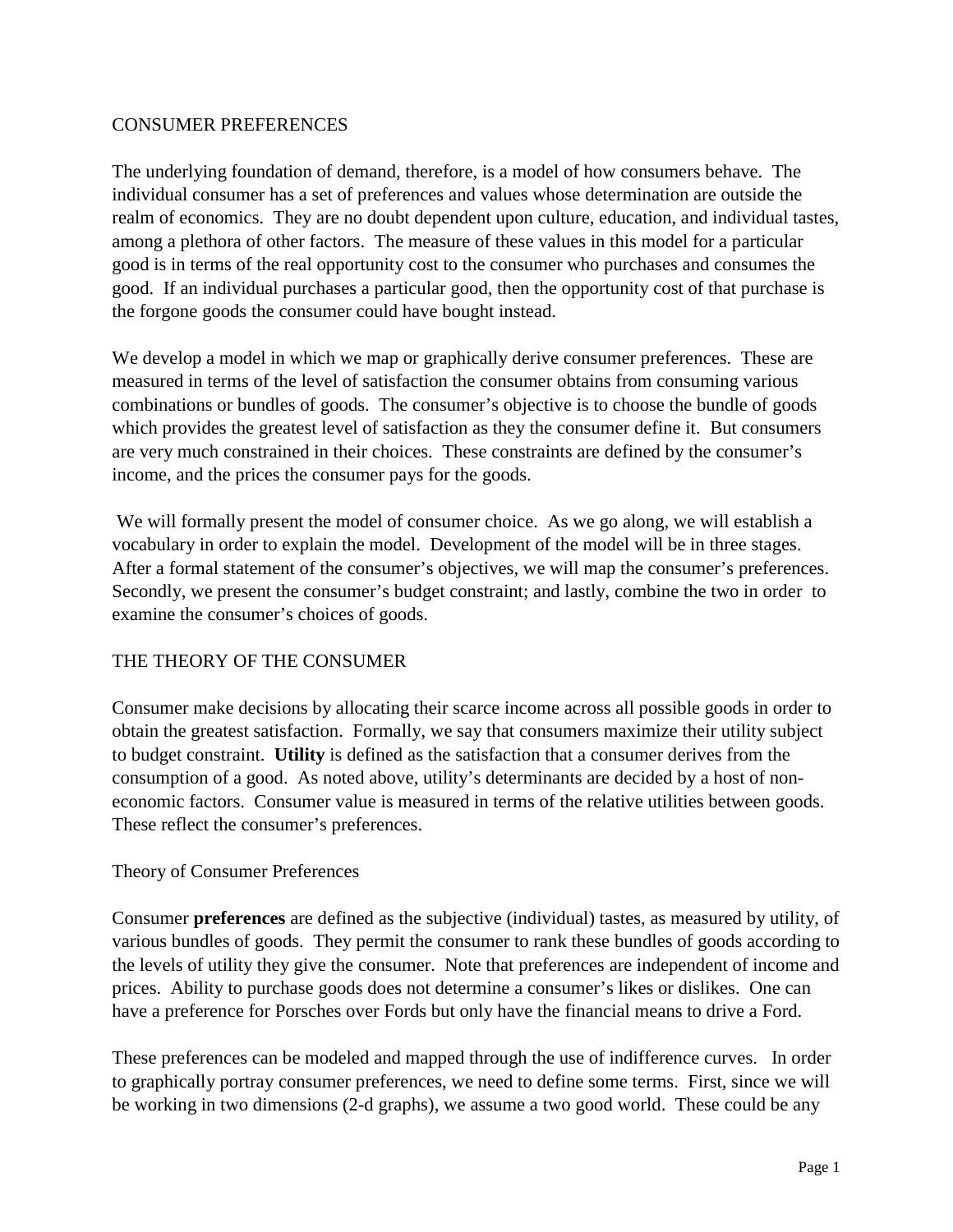two goods. One common treatment is to define one good, say food, and let the other good be a composite of all other goods. For expository simplicity (making things easier for me), let's define the two goods as Good X and Good Y. The axes of the graph then measure amounts of Good X on the horizontal, and amounts of Good Y on the vertical. Each point in this Cartesian space then defines some combination of goods  $X$  and  $Y$ . We call these combinations **commodity bundles**.

The goal of the theory of preferences is for the consumer to be able to rank these commodity bundles according to the amount of utility obtained from them. In other words, the consumer has different preferences over the different combinations of goods defined by the set of commodity bundles.

In order to develop a model we need to make some assumptions about the consumer's preferences . There are four assumptions. The first is decisiveness. Here, given any two commodity bundles in commodity space, the consumer must be able to rank them. In Figure 1, suppose we randomly chose two commodity bundles A and B. This assumption means that the consumer must be able to say that they prefer commodity bundle A over B, or B over A, or that bundles A and B provide the same level of utility.

Good Y



The second assumption is consistency. The consumer must be consistent in preference and rankings. Again referring to Figure 1, suppose we now include bundle C. Let the consumer prefer commodity bundle A over B, and also commodity bundle B over C. Then by this assumption the consumer must prefer A over C.

The following two assumptions are not required to develop the theory of the consumer, but simplify matters significantly.

The third assumption is non-satiation. In other words, more is always better than less. More formally, any commodity bundle with at least as much of one good and more of the other must be preferred. Commodity bundle A in Figure 1 has two straight lines running through it. This creates four quadrants, to the northeast, southeast, southwest and northwest of bundle A. All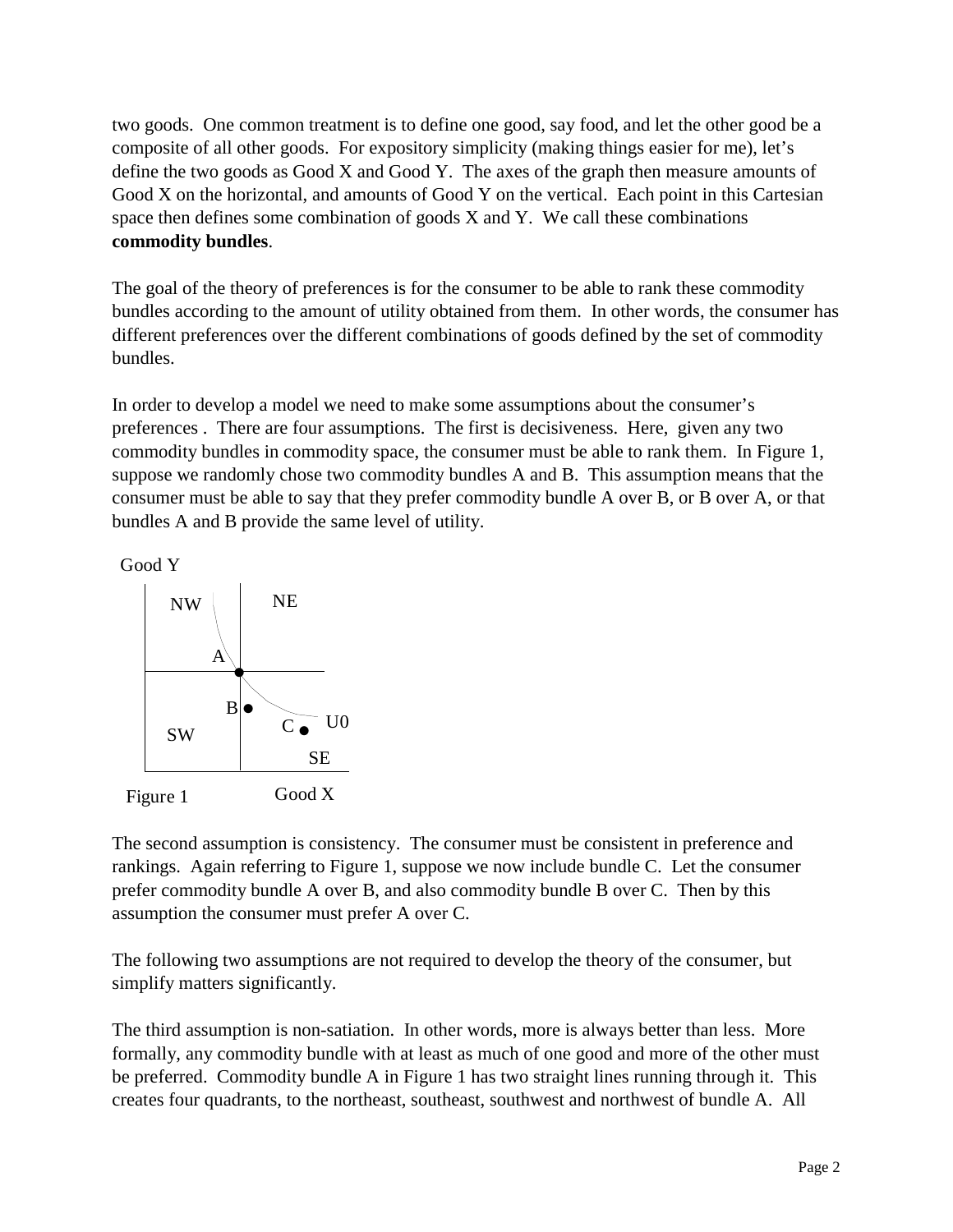commodity bundles to the northeast of A contain more of both X and Y then does A. Therefore, by the assumption of non-satiation, any bundle in this quadrant is preferred to A. The opposite is true for bundles to the southwest of A. They contain less X and Y than does A, hence must be less preferred. The quadrants to the southeast and northwest contain more of one good but less of the other; hence we cannot determine preference rankings with respect to A.

The last of the assumptions is convexity, which is the most difficult to explain. It is based on the notion that as a consumer consumes more and more of a particular good, the additional utility obtained decreases. We define marginal utility as the change in utility due to an incremental increase in the consumption of a given good. Convexity says that marginal utility declines as consumption increases. Note that the total utility continues to increase if marginal utility is positive (which it must be for non-satiation to hold), but total utility increases at a decreasing rate if marginal utility is declining.

An **indifference curve** is a collection of all commodity bundles which provide the consumer with the same level of utility. The indifference curve is so named because the consumer would be indifferent between choosing any one of these commodity bundles. In Figure 1 the curved line which passes through commodity bundle A represents an indifference curve. All the commodity bundles on U0 provide the same utility as does bundle A.

Any commodity bundle above the U0 indifference curve must be preferred to any commodity bundle on U0. Conversely, any commodity bundle on U0 must be preferred to any bundle below it. The choice of commodity bundle A to derive U0 was completely arbitrary. It could have been any other commodity bundle. This means that each commodity bundle has an indifference curve running through it.

Figure 2 shows a family of three indifference curves. An indifference curve represents a greater level of utility as we move further to the northeast from the origin. Why? (The student should examine the consumer preference assumptions for the answer.) Therefore indifference curve U2 has a higher utility level than U1 which has a higher utility level than U0.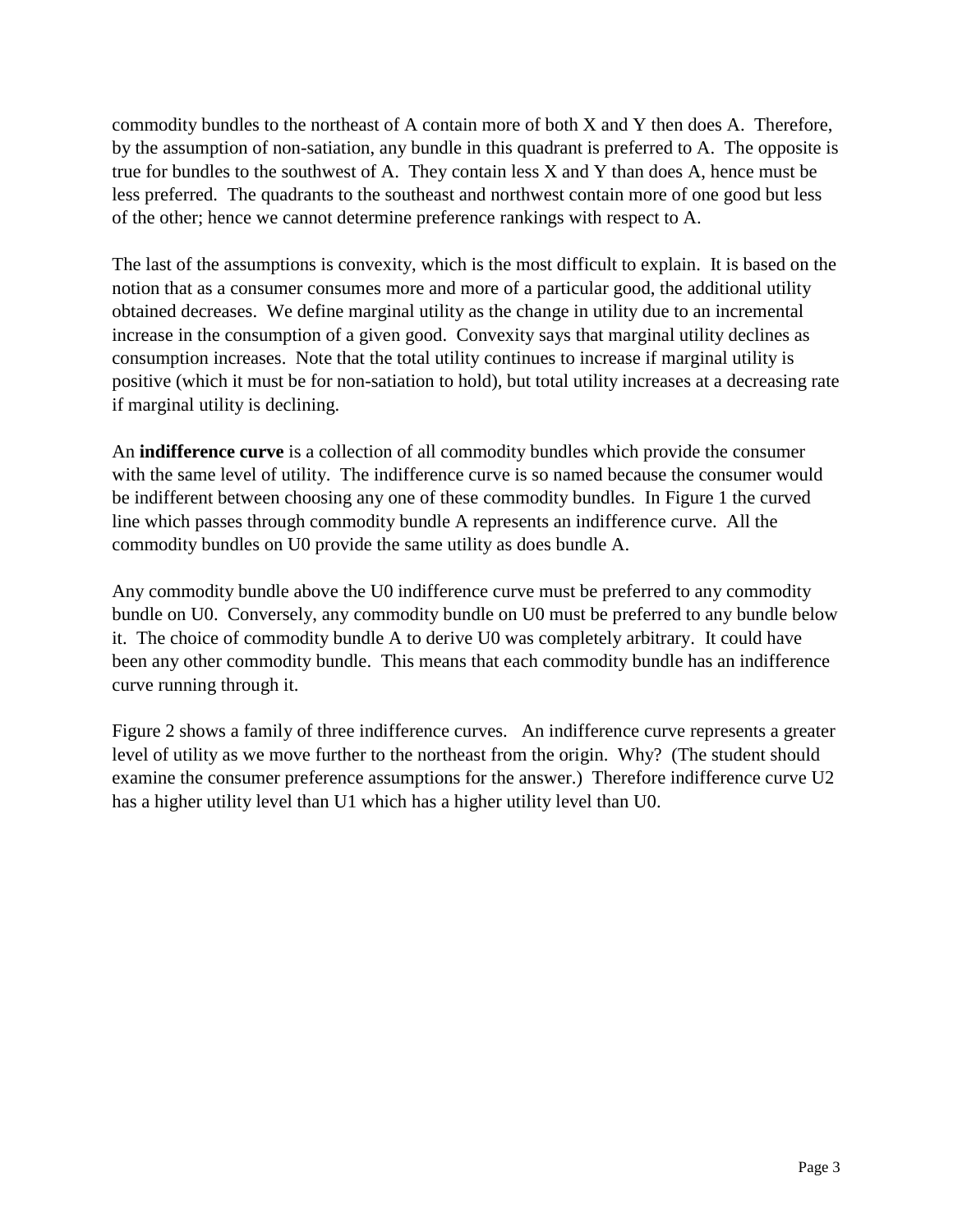

Note that indifference curves are negatively sloped. This is the case because of non-satiation. Indifference curves can not be upward sloping because the consumer cannot be indifferent between two commodity bundles if one has more of both goods.

The big question is why the indifference curve is bowed inwards. The quick and dirty answer is the assumption of convexity. Recall that convexity results from diminishing marginal utility, i.e., as a consumer consumes more and more of a given good, the additional unit of that good provides less utility. As we move along an indifference curve from left to right,the consumer is consuming more and more of good X and less and less of good Y. Thus the marginal utility of the additional unit of good X declines whereas the marginal utility of the foregone Y increases. Since by an indifference curve's definition that each commodity bundle provides the same level of utility, the consumer is willing to give up less and less good Y as he or she consumes more and more good X in order to hold utility constant. This trade off between goods X and Y along an indifference curve is an important topic. It is called the marginal rate of substitution (MRS).

 Figure 3 shows four commodity bundles, A, B, C and D, along an indifference curve. As we move to the right along U1, we are increasing the amount of good X by equal increments of an



amount  $\Delta X$ . The amount of good Y that must be given up as we move from bundle A to bundle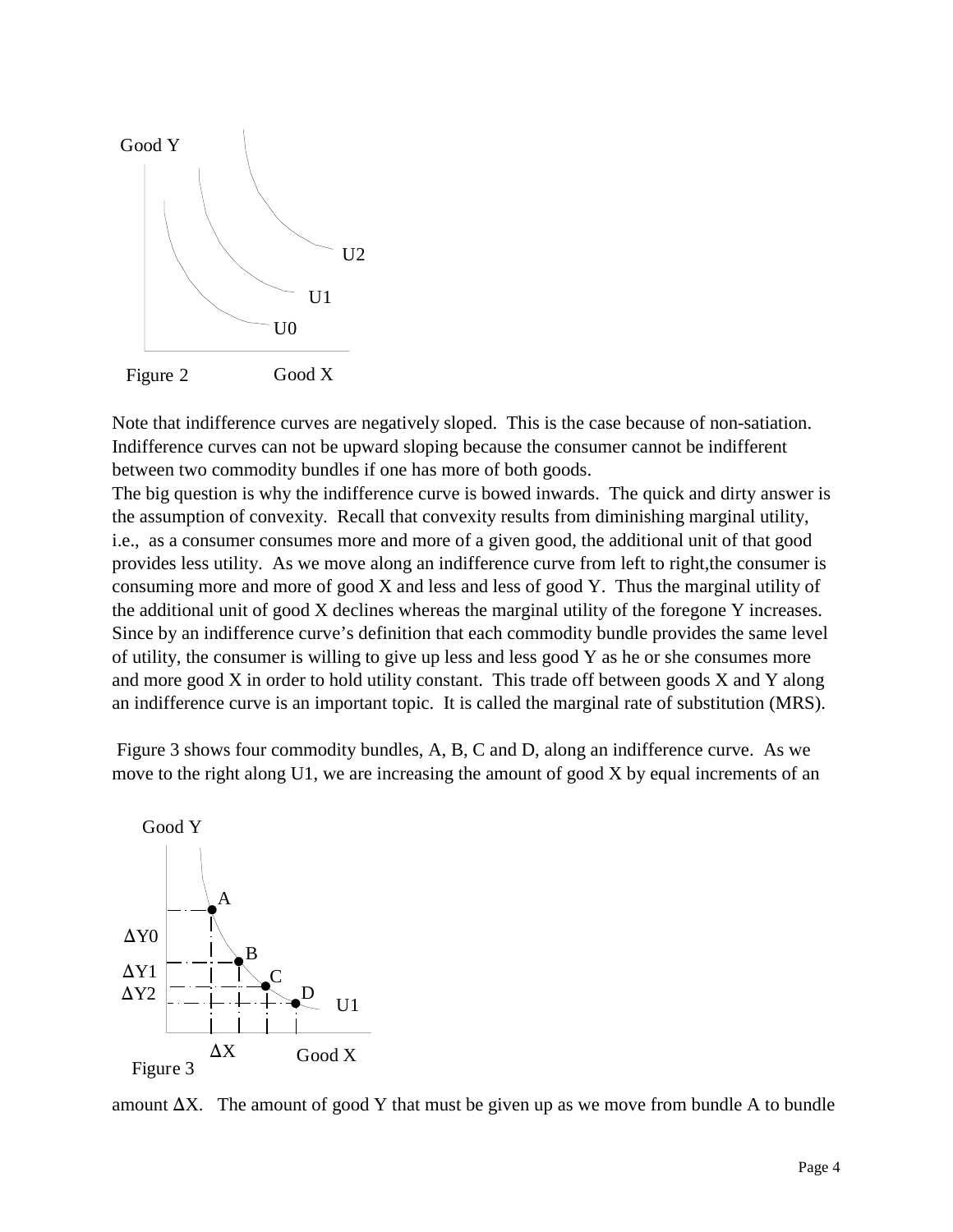B ( $\Delta$ Y0), from B to C ( $\Delta$ Y1), and from C to D ( $\Delta$ Y2) gets smaller and smaller. This is true because the additional utility from the additional increment in good X provides less and less utility, while the additional unit of good Y the consumer is giving up contains more and more utility. This gives rise to why the indifference curve bows inwards.

The **marginal rate of substitution** reflects the maximum amount of good Y the consumer would be willing to give up in order to obtain an additional unit of X. The consumer would be happy to give less Y since it would place the consumer above U1 at a higher utility level. However, the consumer would not be willing to give up more Y since it would place the consumer below U1 at a lower level of utility.



The MRS can be portrayed as the slope of the indifference curve. This would show the amount of good Y given up per unit of X. The slope between points A and B is  $\Delta Y0/\Delta X$ , between B and C is  $\Delta Y1/\Delta X$ , and between C and D is  $\Delta Y2/\Delta X$ . Notice that since  $\Delta Y$  is declining, the slope is getting flatter and flatter. For very small increases in good X, the slope of the indifference curve becomes the slope of the tangent to it. We general define MRS as the absolute slope of the tangent to an indifference curve. In Figure 4 the tangent gets flatter and flatter as we move from A to B, B to C and C to D.

To sum up, the slope of the indifference curve represents the value to the consumer of the additional unit of X in terms of the amount of Y they are willing to give up. As we move from left to right along an indifference curve, the slope gets flatter reflecting a decrease in the value of the additional unit of good X.

This theory of the consumer has given us many tools. Indifference curves map or graphically represent consumer preferences. The properties of these indifference curves reflect the four consumer preference assumptions. The slope of an indifference curve, the MRS, reflects the value placed on the additional unit of a good in terms of the other goods the consumer would be willing to give up. These concepts will be used extensively in the next few chapters.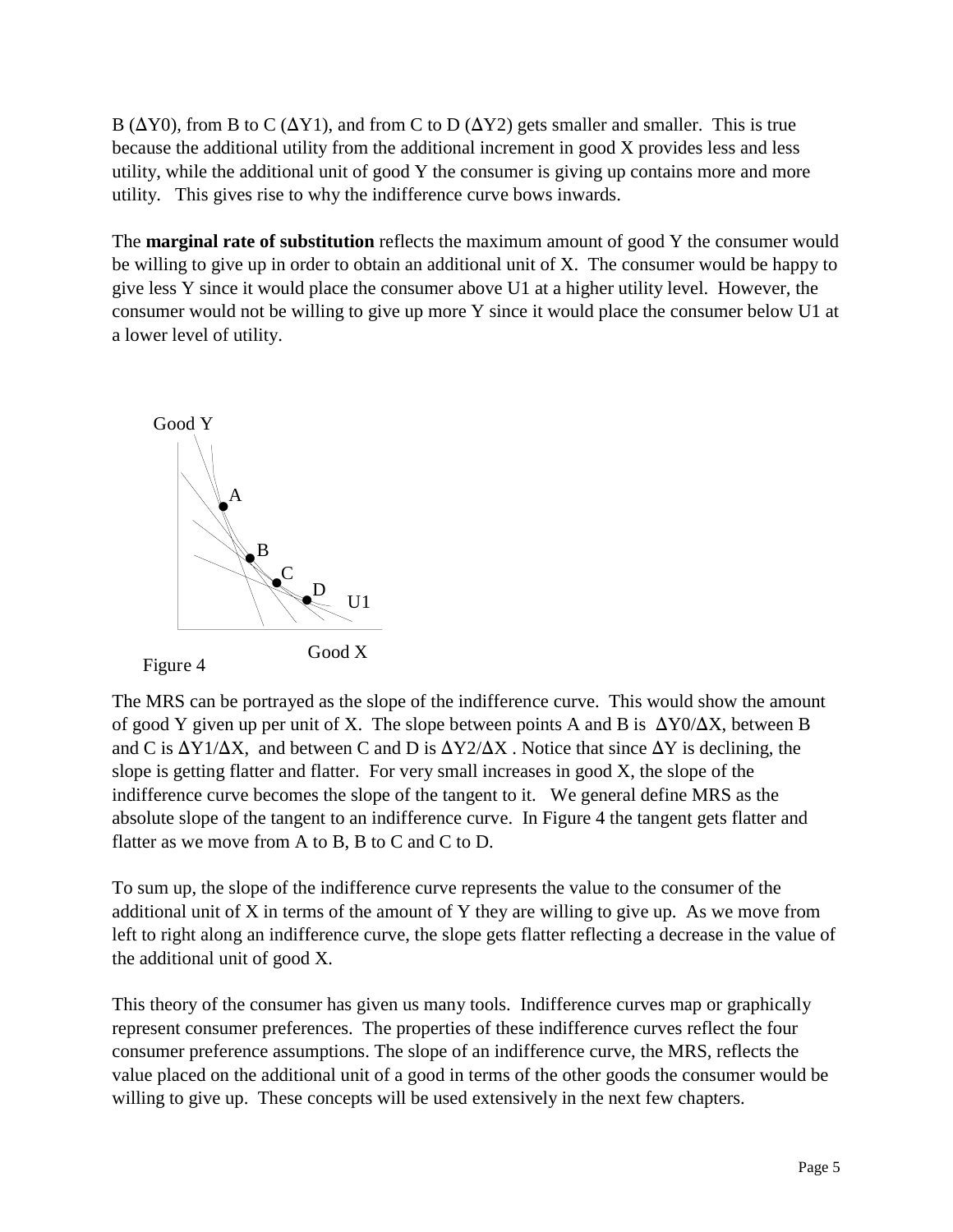### The Budget Constraint

Using these families of indifference curves, we can model consumer preferences showing how the consumer would rank commodity bundles according to the utility each bundle provides. Having a map of consumer preferences, however, is not enough to explain the choices consumers make. Choices are also a function of our constraints, namely the consumer's income and the price of goods.

In order to simplify the presentation, we assume that income is exhausted over the consumer purchases. This means we are excluding savings. The budget constraint would then say that income is equal to the sum of consumer expenditures. Expenditures on a particular good is the product of the amount of the good purchased times its price. We can then write the budget constraint as:

$$
I = Px^*X + Py^*Y.
$$

In this equation the consumer has expended all income, I, across both goods  $X$  and  $Y$ , where  $Px$ and Py are the prices of X and Y, respectively. To graph this budget constraint into commodity space requires rewriting the budget constraint in terms of good Y, the variable on the vertical axis. Using simple algebra, we can rearrange terms to produce the following budget line:

$$
Y = I/Py - Px/Py * X.
$$

In the equation of a line  $(Y = mX + b)$ , the slope is given by m, the number multiplied with X, and the Y intercept is given as b. Referring to the budget line, its slope is Px/Py and the Y intercept is I/Py. Figure 5 illustrates these characteristics of the budget line.

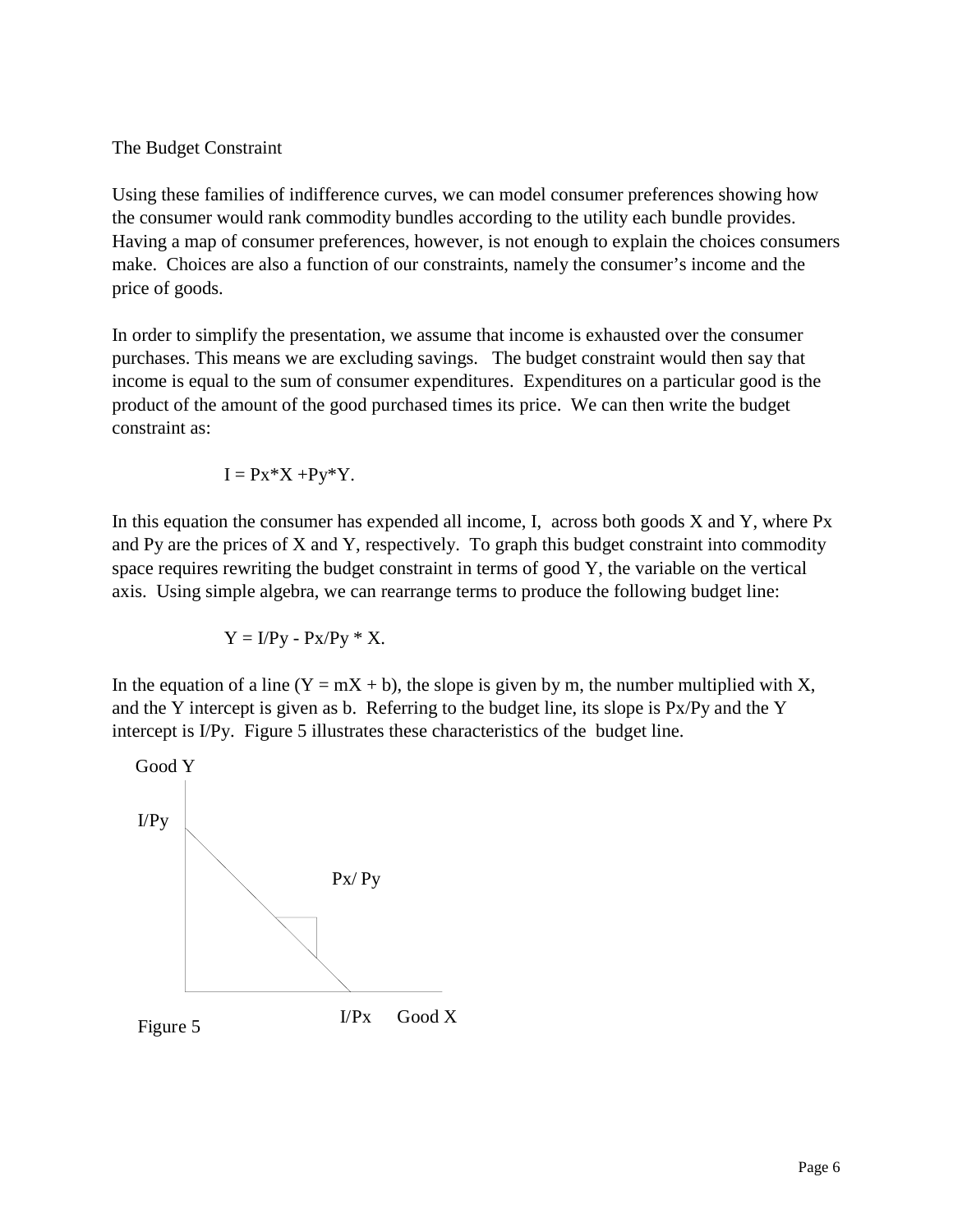The budget line divides commodity space into two. The commodity bundles which are affordable are shown as being on or below the line. Income is completely spent for those bundles on the line. We exclude the commodity bundles below the budget line since all income is not being spent. The commodity bundles above and to the right of the budget line are beyond the reach of the consumer, given their income and the prices of goods X and Y.

Note the intercepts. The Y intercept represents a commodity bundle that contains only good Y. This is the amount of good Y that the consumer could purchase if they spent their entire income on good Y. The same is true for good X's intercept. I/Px is the maximum amount of good X that this consumer can purchase, given their income and the two goods' prices.

The budget line plays two important roles. The first is determined by the level of income. The more income the consumer has to spend the greater number of the commodity bundles that are affordable. An increase in income would be portrayed as a parallel shift outwards of the budget line. It is a parallel shift because we are holding the prices of goods X and Y constant, therefore there would be no change in the line's slope.

The second role for the budget line is to act as a price line. A price line demonstrates the relative price of two goods. A **relative price** is the price of one good in terms of another. For example, let Pb = \$0.50/banana be the price of bananas, and Po = \$1.00/orange the price of oranges. The relative price of a banana in terms of oranges is ½ orange. If the consumer buys a banana then they necessarily forgo purchasing one half orange. If we take the ratio of the banana's price to the price of an orange, we get:

$$
\frac{Pb}{Po} = \frac{\$0.50/banana}{\$1.00/orange} = \frac{1}{2} \frac{orange}{bana}.
$$

Thus the slope of the budget line shows the relative price of good X in terms of good Y. If the price of good X increases, then the amount of good Y that is foregone increases. There is an increase in the relative price of good X. Since we are holding income and the price of good Y constant, this increase in good X's price results in a decrease of the budget line's X intercept. The line swivels inward.

Relative price is an important tool. It shows how much of one good that the consumer must necessarily give up in order to obtain more of another. The flatter the budget line, the less costly the good on the horizontal axis in terms of the good on the vertical axis. The steeper the budget line, the more costly the good. Note that relative price is shown solely as the budget line's slope. The distance from the origin does not reflect prices.

### Consumer Choice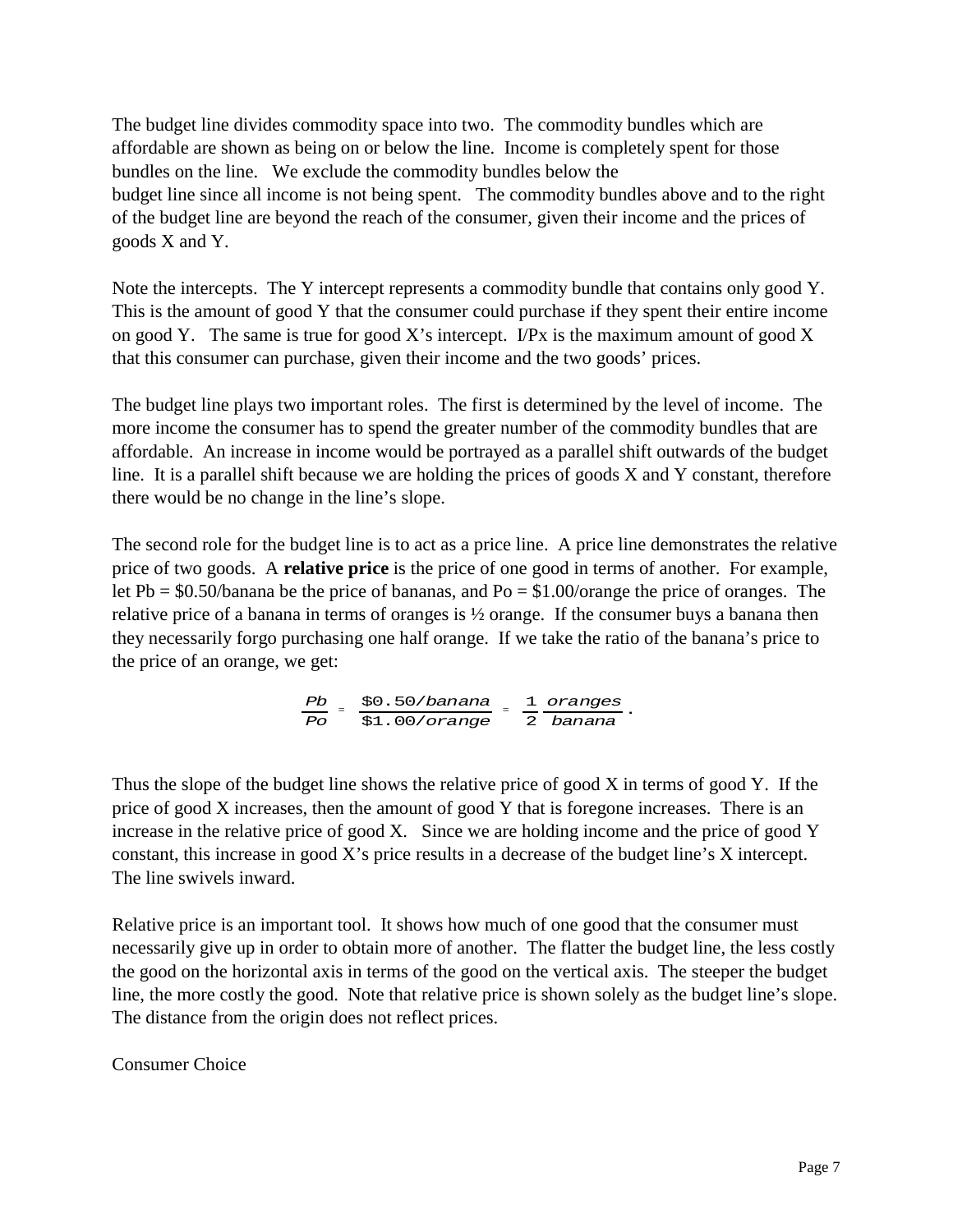The consumer's objective is to allocate income between goods X and Y so that they achieve the greatest amount of utility, i.e., to reach the highest indifference curve possible within their budget constraint. They must choose that commodity bundle on their budget line which has the highest level of utility. Utility levels, as we have seen, are measured by indifference curves; therefore the consumer tries to reach the highest feasible indifference curve.



In Figure 6, we examine several possible choices for a consumer. Should they choose commodity bundle B? It is on their budget line and so exhausts income. But does B provide the highest level of utility? The answer is no because there are other affordable commodity bundles within the budget constraint that lie on a higher indifference curve. The commodity bundle which maximizes utility is commodity bundle A. All other feasible commodity bundles lie below A's indifference curve.

The utility maximizing commodity bundle is determined by the tangency of the indifference curve to the budget line. At the point of tangency, the slope of the indifference curve is equal to the slope of the budget line. In other words, the marginal rate of substitution is equal to the relative price of X in terms of Y. This means that the amount of good Y that the consumer must give up for another unit of good X is equal to the amount they are willing to give up.

Utility Maximization:  $MRS = Px / Py$ .

Recall that MRS can be interpreted as the value to the consumer of the additional unit of good X. The relative price of good X represents the consumer's opportunity cost. Therefore, utility maximization is achieved when the marginal benefit of consuming more good  $X$  is equal to its marginal cost in terms of Y.

 Returning to Figure 6, commodity bundle B is not utility maximizing. Note that the tangent to U0 at B is steeper than the budget line's slope. In other words,  $MRSb > Px/Py$ . This says that the value to the consumer of the additional unit of X is greater than its costs. Utility rises by